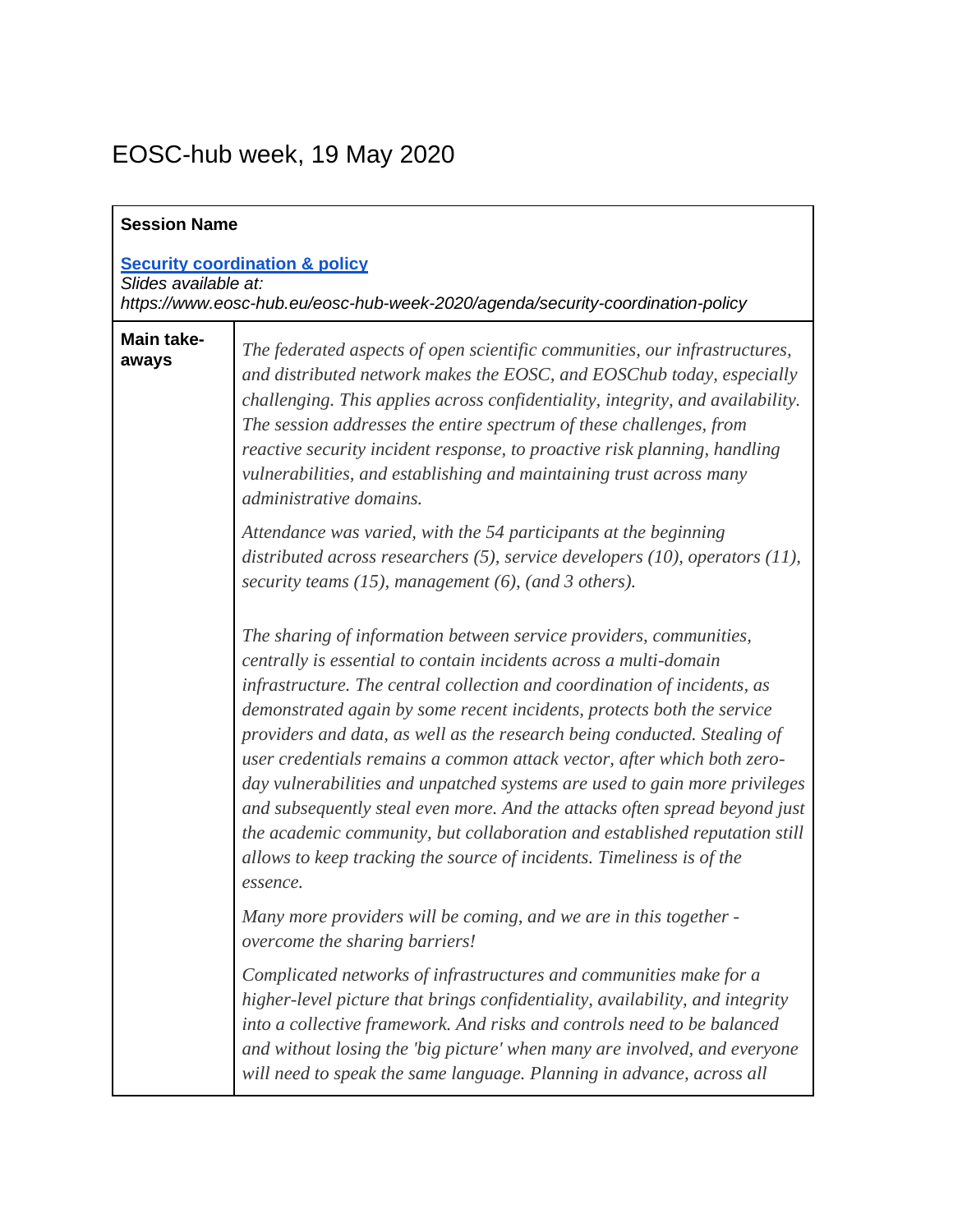*participants, is key, and communication - especially outside your own organisation and site - at least 50% of the task, if not more.* 

*There will be a new study carried out by AON Hewitt on risk management for EOSC. We'd be interested in hearing about your work in this area. here is a link to a news piece on this. The study will contribute to the EOSC governance and is funded by the EOSCsecretariat's co-creation funding*

*[https://www.eoscsecretariat.eu/eosc-liaison-platform/post/aon-hewitt](https://www.eoscsecretariat.eu/eosc-liaison-platform/post/aon-hewitt-support-strengthening-eosc-risk-governance-through)[support-strengthening-eosc-risk-governance-through](https://www.eoscsecretariat.eu/eosc-liaison-platform/post/aon-hewitt-support-strengthening-eosc-risk-governance-through) [Nick Ferguson, n.ferguson@trust-itservices.com]*

*Significant risk, as is almost continuously demonstrated, is incurrent because of vulnerabilities that are exploited by miscreants. And with the increased heterogeneity as more services join the EOSC and the Infrastructures, it becomes more complex to identify, address, and assess the severity of vulnerabilities. Yet like services can help each other and thus - together - improve their posture. At the very least, ensuring known vulnerabilities are addressed and updates applied to operational services, needs close attention. Most incidents are caused by, or aggravated by, unpatched services.*

*The challenge related to having end-user provided software, especially in the form of containers, needs both isolation-controls by the service provider running the container, and may benefit from having pre-reviewed containers - that are at the same time attractive to the users - that are engineered to baseline good security practices.*

*One of the complementary controls are policy - out of band - controls. The EOSChub efforts have taken the AARC Policy Development Kit as the starting point, adapting them to fit the specific EOSChub environment. The AUP for example is based on the WISE Baseline AUP template, with a common baseline AUP making it simpler for the end-users as well when moving across service providers and infrastructures. They will have agreed to the common AUP, so service providers can feel confident the user had signed a compatible AUP. The WISE Baseline AUP is warmly recommended as the basis, and service providers and communities can augment it with more specific terms and conditions.* 

*The PDK also provides a Service Operations baseline, which obviously applies to the EOSChub core services, and is suggested inspiration for connected service providers. It is similarly concise, with just 8 issues,*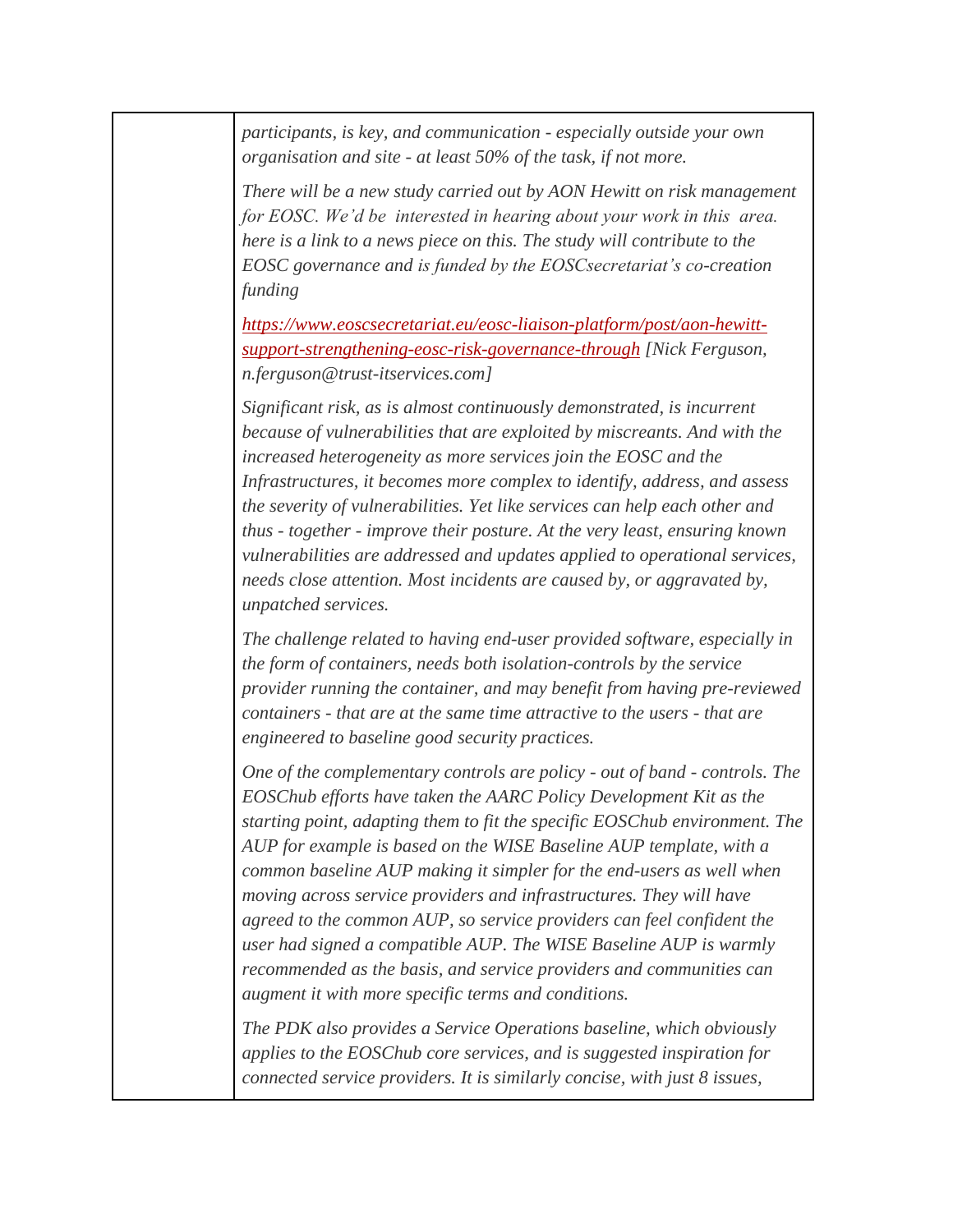*including the SCI-derived Sirtfi framework - which has seen extremely wide global adoption already throughout R&E.*

*Sirtfi encourages sharing, in a world that is increasingly hostile, including both criminal and nation-state actors. Our community needs to band together in view of limited resources and effort to share threat intelligence (if only because commercial feeds are both expensive and may then even be less relevant). The only way to address it for R&E, is sharing within the community. And time is of the essence, so automated mechanisms are clearly advantageous. That sharing is the cornerstone of the effective incident response for our community.* 

*The "Security Operations Centre" (SOC) concept, started as a WLCG activity, has a wider relevance (and membership) from across the R&E community including NRENs. The SOC tools allow collection, enriching, and sharing of data and Indicators of Compromise (IoCs). Taken together, this is a SOC or 'analytics for security', shown in a four-phase model. The MISP component - as the threat intelligence sharing component - is at the core of the SOC, and CERN provides an 'academic' instance that gets fed with TLP:GREEN and TLP:WHITE threat intelligence from 3rd parties, and in addition with TLP:AMBER threat intelligence data created at CERN and directly applicable to protecting scientific infrastructures. Collaborating with the SOC effort is encouraged: contact David Crooks and/or Liviu Valsan!*

*But incidents will happen, and once it happens sharing needs to be complemented with action, engaging a CSIRT, a Computer Security Incident Response Team. Establishing a CSIRT with authority needs both a team and a set of policies and procedures that allows them to act - within a specific scope, authority, and actionable role. And it needs contacts and establishment of personal and organisational trust with other CSIRTs, to allow collaboration to happen. Incidents are not limited to one organisation, or just one infrastructure. But building up trust takes time, and requires a team with sustainability and longevity.* 

*Communication, as stated before, is critical in a distributed infrastructure. And the comms channels have to be regularly exercised (in comms challenges), and any anomalies followed up actively - to maintain a consistent response fabric.*

*Collaboration is where people struggle, and it's the most essential*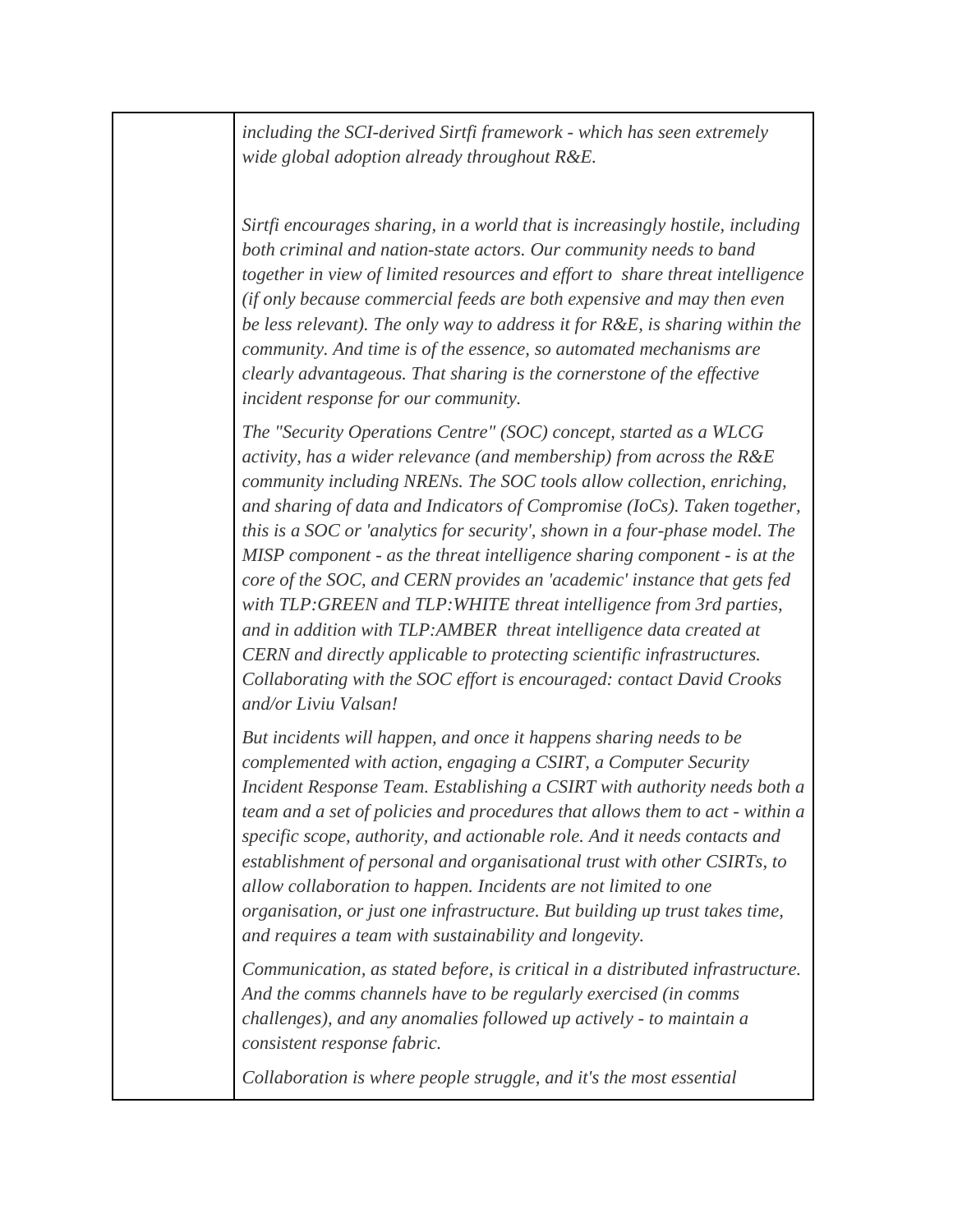|                     | component. And it has to be done globally, and exercises are critical for<br>that. How do we develop leadership in incident response? Research and<br>academia is in a unique position, and at the forefront of development here,<br>since we are the most connected as well as distributed community.<br>Identify the key stakeholders in each of the infrastructures and approach<br>them. Then develop a joint strategy on response, with roles and<br>responsibilities define, since they don't stop at boundaries, not even the<br>boundaries for R&E. Scope is fluid, and even if there is no mandate to act,<br>helping those on the other side of the fence will be of benefit to all! |
|---------------------|------------------------------------------------------------------------------------------------------------------------------------------------------------------------------------------------------------------------------------------------------------------------------------------------------------------------------------------------------------------------------------------------------------------------------------------------------------------------------------------------------------------------------------------------------------------------------------------------------------------------------------------------------------------------------------------------|
|                     | Mark Dietrich highlights human resources and training. In ISO27k this is<br>an important element, but it is known to be a very difficult element across<br>organisations, countries, and jurisdictions. Is there a joint position of the<br>federation towards ensuring training?                                                                                                                                                                                                                                                                                                                                                                                                              |
|                     | Training is recommended and a baseline required, but its enforcement is<br>down to the specific organisation. For resource admins, security training<br>is provided both explicitly and through the security service challenges.                                                                                                                                                                                                                                                                                                                                                                                                                                                               |
|                     | And, although key capabilities are held by participants that are also part<br>of the core team, staffing this capability is a continuous challenge.                                                                                                                                                                                                                                                                                                                                                                                                                                                                                                                                            |
| <b>Future steps</b> | The ability to perform risk management, incident response (both security<br>and other aspects) as well as a coherent posture spans all EOSC working<br>groups. Architecture (and its implementation) needs to foresee<br>mechanisms for security response, the ability to log and correlate, collect<br>the key information needed to respond and share this information between<br>the affected parties, within or even outside of EOSC. Authentication,<br>Authorisation (and auditing) play a key role, and need both a technical<br>and policy basis to ensure availability, integrity and the necessary<br>confidentiality needed for research in the connected EOSC.                     |
|                     | In participating in the EOSC, a framework for risk assessment to allow for<br>comparison will be needed and a (potentially peer or externally<br>reviewable) assessment be part of the baseline rules. Risk assessment and<br>vulnerability management, which initially could have been considered<br>local, in a multi-domain world affect many.                                                                                                                                                                                                                                                                                                                                              |
|                     | The core elements that enable the EOSC span all working groups, and the<br>trust and security integrity services for the consolidated ecosystem require                                                                                                                                                                                                                                                                                                                                                                                                                                                                                                                                        |